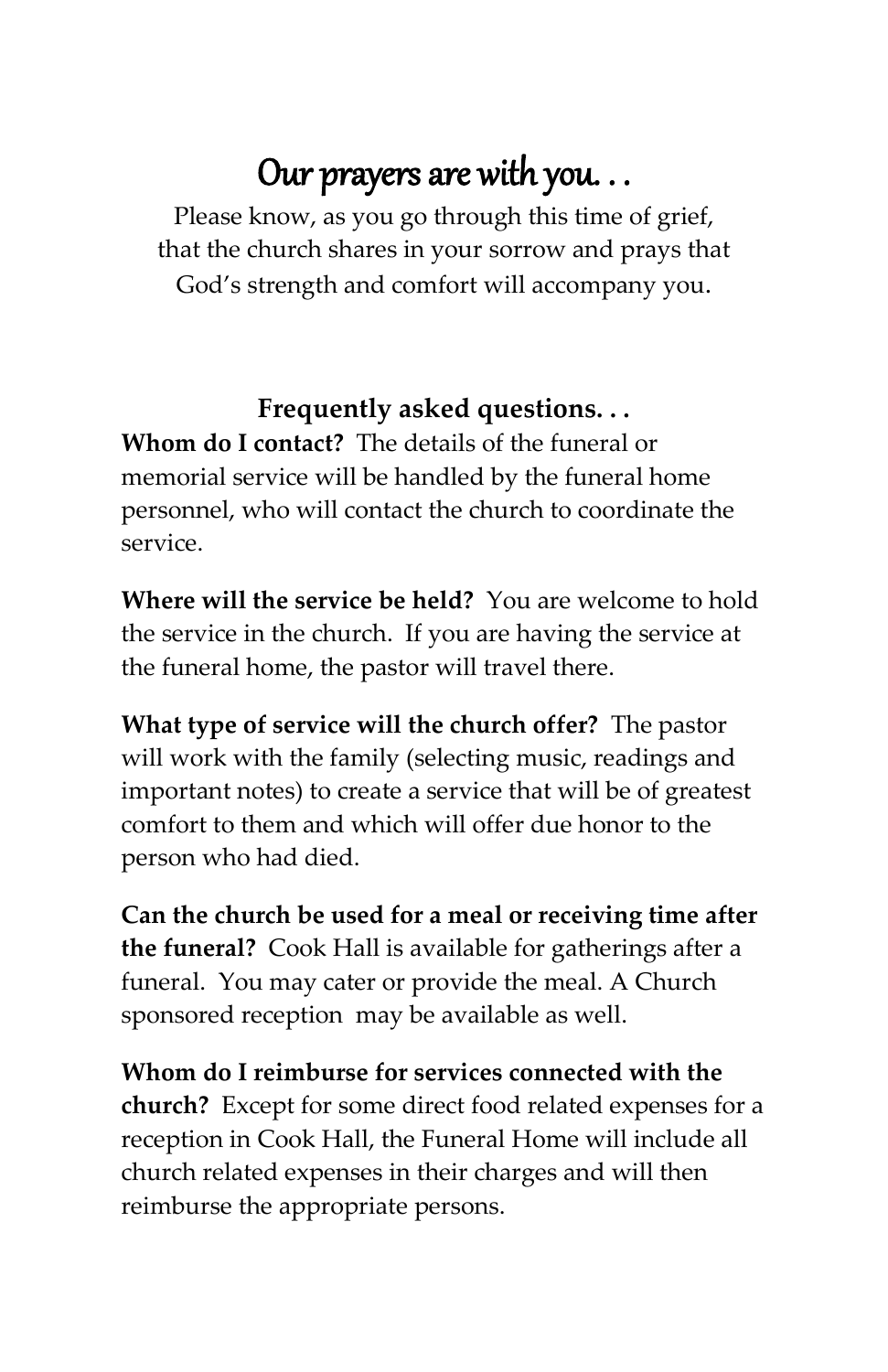# **Fees related to the service . . .**

| payable to First Congregational Church          |  |
|-------------------------------------------------|--|
| Sexton Fees (based on the number of rooms used) |  |
|                                                 |  |
|                                                 |  |
| payable to the custodian                        |  |
|                                                 |  |
| payable to pastor                               |  |
|                                                 |  |
| payable to Laura Murach                         |  |
|                                                 |  |
|                                                 |  |
| payable to First Congregational Church          |  |

## **Memorial Gifts**

Gifts in memory of a loved one may be given to the First Congregational Church Memorial Fund. Gifts to this fund are used by the church in consultation with family and/or friends of the deceased to purchase new or replacement items for the building or grounds of First Church, or to forward a particular ministry of the church.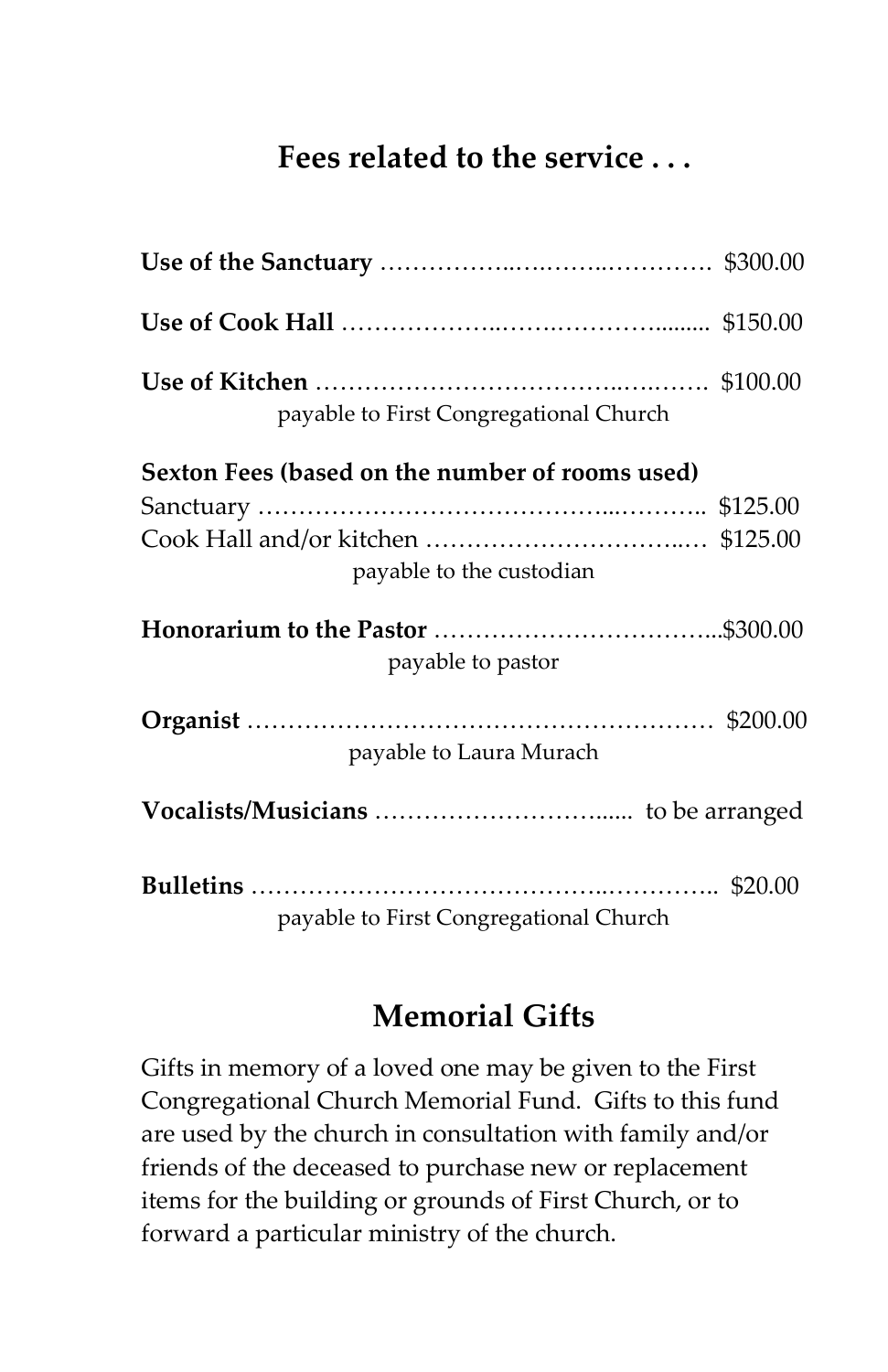# **Additional Information**

| Seating Capacity (main floor)  200 |  |
|------------------------------------|--|
|                                    |  |
|                                    |  |

#### **Ministers**

\_\_\_\_\_\_\_\_\_\_\_\_\_\_\_\_\_\_\_\_\_\_\_\_\_\_\_\_\_\_\_\_\_\_

The Rev. Dr. Todd G. Yonkman, Interim Pastor Rev. Rebecca D. Brown, Associate Pastor

### **Organist**

Laura Murach

#### **Office Manager**

Sue Miltenberger

#### **Reception Coordinator**

Corinne Dickerson

#### **Sexton**

Peter Betsch

# **Office Information**

| Address  219 N. Granby Rd., Granby, CT 06035 |
|----------------------------------------------|